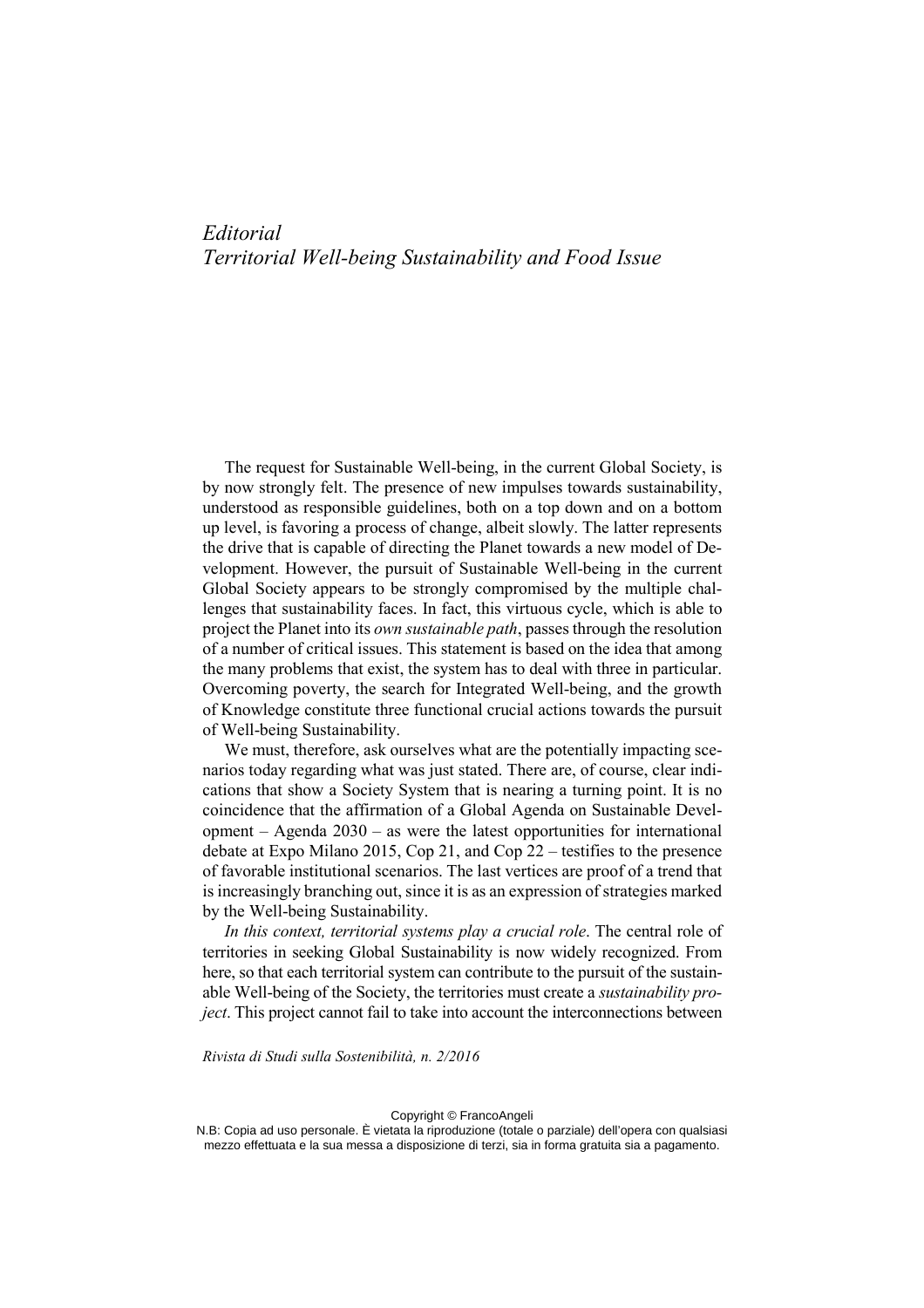well-being and environment, health, and the volume of financial resources dedicated to these topics, as well as to other aspects of the welfare state.

In fact, territories should become a sort of *laboratory*, where tried and true sustainable strategies should be applied, therefore favoring those decisionmaking processes that are compatible with emerging institutional scenarios.

In building their own Sustainability project, they must deal with and hopefully overcome numerous issues. It is, therefore, important to specify how among the various emergencies that a given territorial system has to deal with, there is the Food Issue.

To further clarify what was affirmed, the central role of Food should be discussed under the perspective of an integrated approach towards well-being. According to this interpretation, the food system is highly interconnected with all areas of the same, such as: health, milieu, environment, employment, mobility, and leisure, where interconnection should seen as an impact. In this sense, the impact of food on the dimensions of Sustainability – environmental, social, and economic – generate a complex of heterogeneous instances in the territory that are defined here as Food Issue.

The elements that are the foundation of the Food Issue are: Access to Food, Food Safety, Nutrition and Food Quality. The first point in question, relevant to the Access to Food topic, is certainly linked to poverty, in terms of the factor that determines the possibility to be able to have access to food or not. The second element analyzed refers to the concept of Food Safety, understood as the consumption of hygienically safe food, free of substances that are harmful to one's health. To this regard, it should be pointed out how the risk that the protection of intellectual property rights in new fields of innovation, for example agro-bio-technologies, can affect the accessibility to and the availability of a large number of agricultural products, thus prejudicing Food Safety. The topic of Food Quality obviously involves a concept of quality, capable of going *beyond* the market vision of Food, projecting the sector towards the current demand for Food Sustainability. The topic of Nutrition is the last characteristic facet of the Food Issue. In this case, we are referring to well-balanced foods that are required for daily energy needs.

From the above analysis, the outcome is that each of these issues within territorial Food Systems determines multiple emergencies that, put together, give life to Food Issue. This question, in turn, puts the pursuit of sustainable well-being in the territories at risk.

The proposed argument is based on the idea that the Food Issue can be "solved" by fighting different forms of food poverty, emphasizing the central role of Food with respect to issues of Quality of Life and promoting a Culture of Food Sustainability. However, the conceptual system aimed at an internal

N.B: Copia ad uso personale. È vietata la riproduzione (totale o parziale) dell'opera con qualsiasi mezzo effettuata e la sua messa a disposizione di terzi, sia in forma gratuita sia a pagamento.